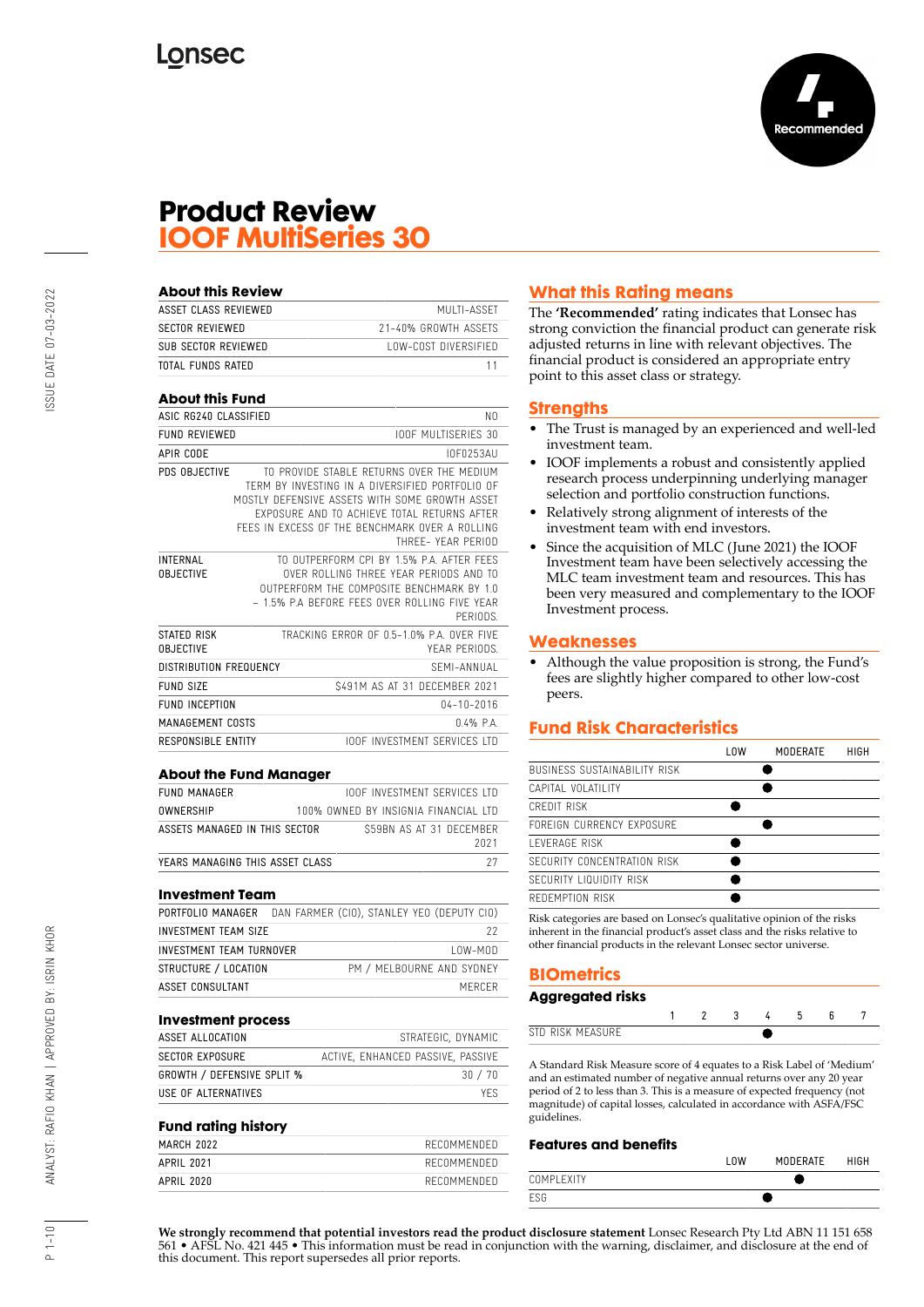# **IOOF MultiSeries 30**

#### **Fee profile**

|                      | l OW | MODERATE | HIGH |
|----------------------|------|----------|------|
| FFFS VS. UNIVERSE    |      |          |      |
| FFFS VS. ASSFT CLASS |      |          |      |
| FFFS VS. SUB-SFCTOR  |      |          |      |

Fee BIOmetrics are a function of expected total fee as a percentage of expected total return.

## **What is this Fund?**

- The IOOF MultiSeries 30 ('the Trust') is a 30%/70% growth / defensive Multi-Manager Fund that has exposure to a broad range of asset classes (including equities, fixed interest, property and alternatives) and employs specialist investment managers to implement active, enhanced passive and passive strategies.
- The Trust is managed by IOOF Investment Services Ltd ('IOOF' or 'the Manager'). IOOF adopts a Multi-Manager investment approach. IOOF's investment philosophy is guided by a number of key principles which have foundations in academic research; active managers can outperform sector benchmarks over the long term, in-depth research and analysis can provide superior insight and provide potential for outperformance, the Strategic Asset Allocation (SAA) decision is the single largest contributor to a portfolio's success, actively (or tactically) moving from the SAA in the short to medium term can be a source of unrewarded risk, and investment style can have a significant impact on performance.
- The Manager seeks to generate returns through SAA, medium term Strategic Tilting and active manager selection. The Trust is constructed to be style neutral.
- As per the PDS dated 30 November 2019, the ongoing annual fees and cost to investors in the Trust includes (a) management fees and costs of 0.40% p.a. which comprise 0.40% p.a management fee and (b) net transaction costs for the Trust which were 0.07% p.a. for the 12-month period ended 30 June 2021. Transaction costs include explicit (e.g. brokerage, stamp duty, clearing) and implicit (buy/sell spreads in multi-asset) costs of buying and selling underlying assets (like shares or fixed income) and the cost of hedging/protection strategies incurred in managing the Trust. These costs are not paid to the Manager. Some transaction costs may be incurred due to investor activity (e.g. buying securities when new application money flows into the Trust and selling securities to meet Trust redemptions) and these may be recouped via the Trust's buy/sell spreads (an investor activity fee). As at the time of this review, the Trust's buy/sell spreads were 0.03%/0.04% but as these can change frequently depending on market conditions, please refer to the Manager for the latest information.

## **Using this Fund**

**This is General Advice only and should be read in conjunction with the Disclaimer, Disclosure and Warning on the final page.**

- Lonsec notes that the Manager has produced a Target Market Determination (TMD) which forms part of the Responsible Entity's Design and Distribution Obligations for the Fund. Lonsec has collected the TMD that has been provided by the Manager and notes that this should be referred to for further details on the Target Market Summary, Description of Target Market and Review Triggers
- The Trust is suitable for investors who are seeking an income stream with some capital growth attached. It has a high exposure to fixed interest securities, but also includes exposure to share and property markets. It is suited to medium-term investors who are seeking a reasonable degree of capital stability, but who also want to protect their assets from inflation.

#### **Suggested Lonsec risk profile suitability**

SECURE DEFENSIVE CONSERVATIVE BALANCED GROWTH HIGH GROWTH

For guidance on appropriate asset allocations and risk profiles, refer to the latest Lonsec Strategic Asset Allocation Review and Risk Profile Definitions on our website.

## **Changes Since Previous Lonsec Review**

- IOOF Holdings Ltd has changed its name to Insignia Financial Ltd. Insignia Financial Ltd will be the new corporate brand for the entire portfolio of brands, including MLC.
- Since the acquisition, there has been no changes to the investment philosophy and/or process
- Within global equities, terminated TT International and appointed Vontobel, Royal London and Vaughan Nelson.
- Within emerging market equities, appointed emerging market managers including Berkeley Street (small cap mandate) and William Blair.
- Within fixed interest, replaced Metrics Credit Partners Senior Loan with Metrics Credit Partners WS Inv Trust.
- Since the acquisition of MLC (June 2021) the IOOF Investment team have been selectively accessing the MLC team investment team and resources. This has been very measured and to complement the IOOF Investment process and manager selection.
- Access to MLC Asset consulting resource JANA. The input from JANA has been limited and complementary to the services received from the IOOF dedicated asset consultants – Mercer.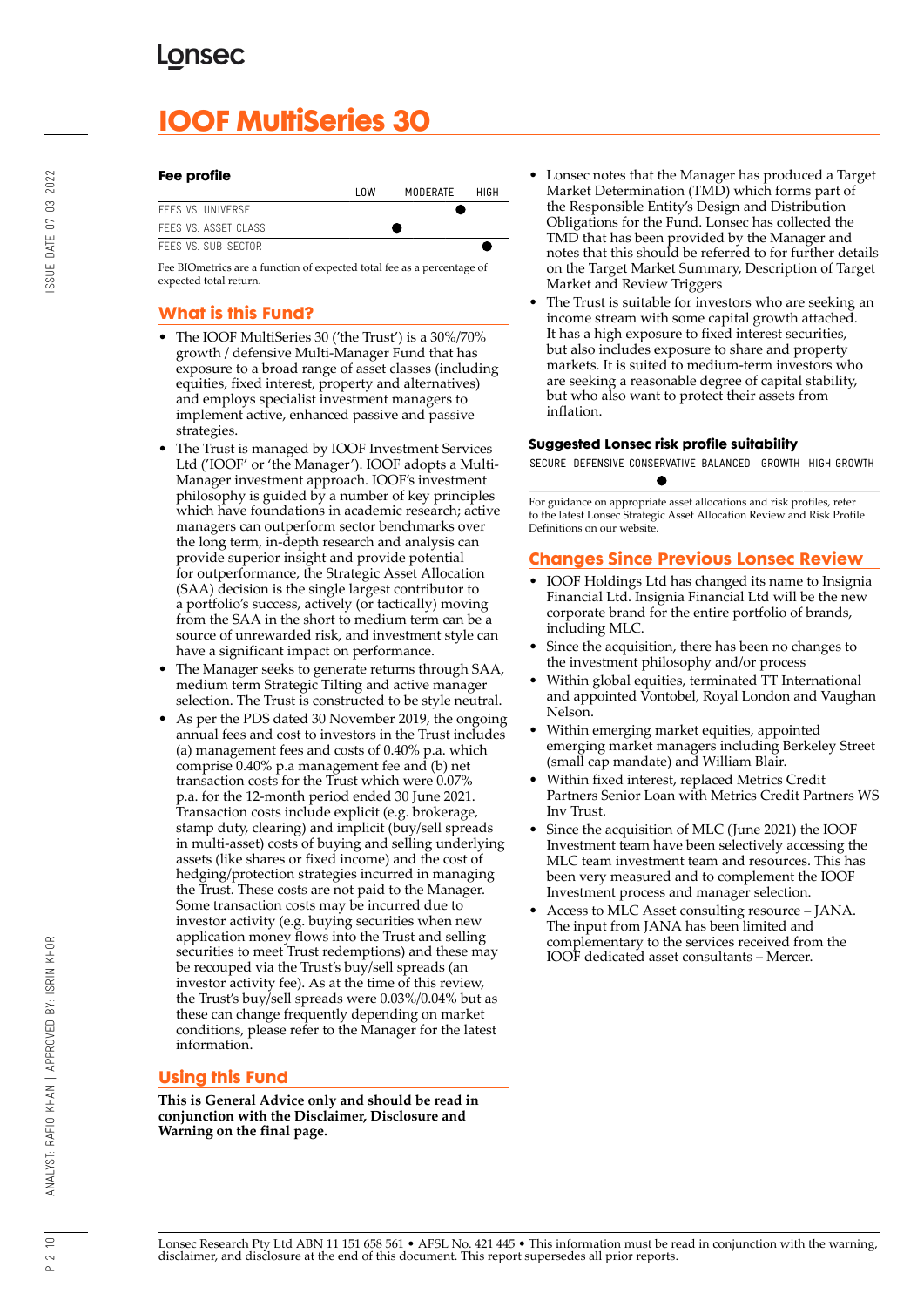# **IOOF MultiSeries 30**

## **Lonsec Opinion of this Fund**

#### **People and resources**

- In May 2021, Insignia Financial Ltd (ASX code: IFL or 'Insignia') completed its transaction agreement with National Australia Bank (ASX Code: NAB) to acquire 100% of the MLC wealth management business. Since this completion, the transaction has finalised and investment resources and personnel have begun working together managing their respective products. There is a wealth of sharing and collaborating when it comes to investment management and this has been additive to both sides. There has been very little disruption to investment process and personnel. Lonsec believes this process was professionally and seamlessly managed, and has resulted in a very smooth transition and ongoing function of both businesses. Reporting lines, roles and responsibilities remain clear and undisrupted.
- The investment team is led by CIO Dan Farmer and further succession planning efforts also saw the appointment of Stanley Yeo as Deputy CIO and Head of Equities. Farmer previously managed the Australian equities portfolios at IOOF, and prior to joining the organisation, was Senior Executive Investments at Telstra Super. Farmer also serves on the IMC. Lonsec believes that Farmer possesses the appropriate experience and skills to lead the team and has navigated changes that has arisen from the MLC/Insignia merger.
- The team consists of 22 people in total, other than Farmer and Yeo. The rest of the team comprise of six heads of asset class/implementation, one head of governance, five portfolio/asset managers, one asset allocation manager, three performance analysts, three implementation analysts and one governance specialist. IOOF does not have resources solely dedicated to managing the diversified Trusts, which are the responsibility of Yeo.
- IOOF relies on the services of an external asset consultant, Mercer when formulating individual strategies. Mercer provides ad-hoc advice and is an important input in terms of formulating strategic asset allocation and strategic tilting. Lonsec views Mercer as well-equipped to provide guidance and advice to the team. Lonsec believes there is a balance to be struck by the Manager when considering advice from Mercer whilst maintaining full discretion over portfolio management decisions. Pleasingly, their working relationship appears collaborative but this will continue to be an area of focus for Lonsec in future reviews.
- The Manager's variable remuneration structure is measured against individual asset sector benchmarks and peer group comparisons and is linked to rolling one and three-year performance periods. Lonsec considers this to be a reasonable alignment with short and medium-term performance, however less so with longer-term objectives in high risk profile funds managed by the team. IOOF allows members of the investment team to receive their bonuses (up to 100% base) in IFL shares. Lonsec views this change positively and believes it promotes further alignment and retention across the team. Lonsec understands the scheme is available to more senior investors Farmer and Yeo have additional locked-up

periods for three years with respective tenure and performance hurdles in place.

#### **Asset allocation**

- IOOF has a clearly defined SAA process that is segregated into three primary steps: 1) Develop risk and return estimates and ensure they are consistent with the Trust's guidelines, 2) Stress test the predefined asset allocation under various different scenarios, 3) Implement the desired allocation across the portfolio. Lonsec believes the overall SAA process is reasonably intuitive, and not unlike peers in this sector.
- IOOF also employs a 'Strategic Tilting' framework whereby occasional deviations from long term SAA are made when the Manager views markets to be at extremes of mispricing. Lonsec is supportive of this approach, believing it may provide a basis for improving the risk/return outcome for investors. Furthermore, Lonsec is encouraged by IOOF introducing dedicated resourcing to the asset allocation process.
- In recent years, Lonsec has noticed a more concerted effort to conduct more regular reviews of the static SAA benchmarks. Lonsec has been supportive of this effort, as the active approach to SAA provides not only a source of value add (or loss minimisation in down markets) but also encourages innovation (potential asset classes and strategies), free thought and more timely adoption of market innovations and emerging trends.
- In February 2021, the Manager undertook its SAA review with Mercer and no changes were made. Of note, the SAA review with Mercer is conducted every three years and every other year the SAA review is conducted by internally.

## **Research approach**

- IOOF's research process integrates both quantitative and qualitative factors. The quantitative process is used to establish specific risk/return objectives at both the Trust and sector level and also to assist in screening, modelling and identifying managers that in aggregate have the attributes to construct a blended portfolio to meet a specific return and risk target. Overall, Lonsec considers IOOF's manager research process to be detailed and transparent.
- IOOF's research process aims to establish a narrow universe of funds that have been filtered by various criteria including IOOF's house views on suitable styles of managers for given asset classes and managers rated highly by Mercer. While Lonsec has a positive view of the depth and breadth of Mercer's domestic and global manager coverage, Lonsec is mindful of increased turnover within Mercer's Manager Research Boutique (MRB) over recent years. Combined with IOOF's sector specialist model, Mercer's MRB has allowed the Manager to undertake research across a broader range of underlying managers and strategies. Stability at Mercer will be important to IOOF and the Fund's management.
- Pleasingly, IOOF has a well-developed list of designated back-up managers in the event of an adverse scenario eventuating (i.e. key Portfolio

 $P_3 - 10$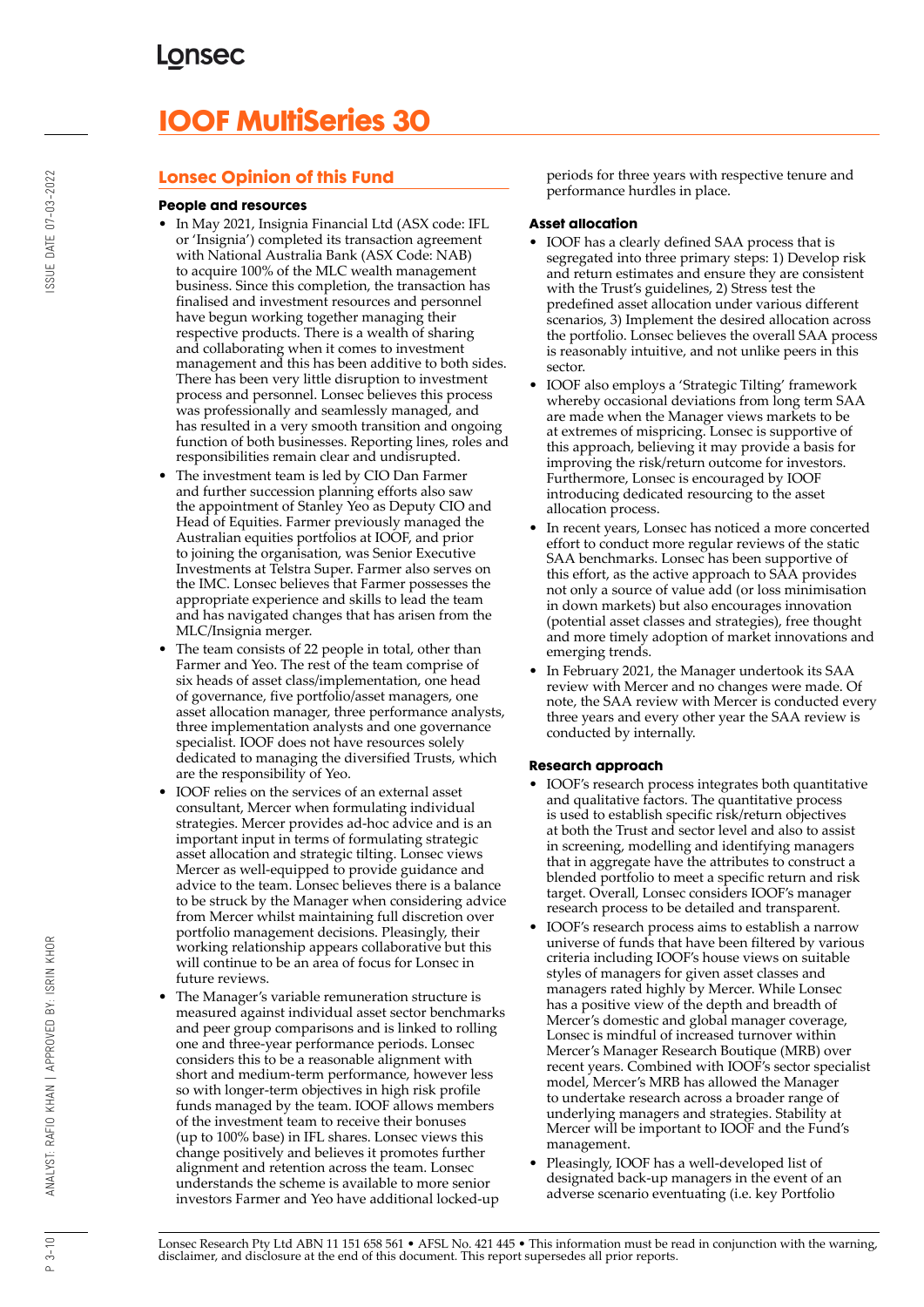# **IOOF MultiSeries 30**

Manager departing). Lonsec looks favourably on multi-manager strategies having well-formulated contingency plans, believing it to be consistent with industry 'best practice'.

## **ESG Integration**

- The Manager has articulated a commitment to the integration of ESG within their investment process with evidence of a policy framework and public positioning. The ESG policy is freely available on the firm's website. Overall Lonsec views the strength of this commitment to be in-line with peers.
- The level of disclosure with respect to the Manager's proxy voting policy and voting outcomes is in-line with peers with a limited policy framework. While reporting on voting decisions is publicly available, the reporting is lagging peers.
- The Manager does not provide any details on engagement policy or engagement outcomes.
- There is clear evidence of ESG incorporation when selecting a manager. Elements of ESG are visible throughout the product design process. Highlevel monitoring of ESG characteristics at manager level is evident. Overall ESG integration within the investment process is in-line with peers.
- The lead portfolio manager demonstrates an ability to engage on broad ESG topics and the Manager has a systematic approach to track engagement outcomes.
- ESG is integrated across majority of the portfolio. The Manager has an observable approach to performing detailed look-through ESG analysis of underlying holdings.
- Overall, on a peer relative basis, Lonsec considers the overall level of ESG integration within the Fund to be LOWMOD.

## **Portfolio construction**

- IOOF's portfolio construction process is largely dependent on its desired level of volatility, its macroeconomic assessment of markets and its underlying manager research effort. Initially, individual sector specialists are responsible for constructing their individual sleeves of the portfolio, with an optimisation process taking place separately at the headline fund level.
- Pleasingly the Manager has opted to diversify its underlying exposures across a wide array of individual asset classes, notably, equities, fixed interest, listed and unlisted property and alternatives. Lonsec looks favourably on multi manager offerings diversifying their underlying asset class selection, believing it can promote a wider source of alpha generation.
- Lonsec views positively the inclusion of factor-based and active investment managers in the Trust's lineup, as it reflects the Manager's investment philosophy that combines active management to provide optimal returns in the long term and passive management to lower costs and lower active risk in certain asset classes that are efficient or homogeneous in nature.
- Lonsec considers it necessary to have a robust compliance culture and well-integrated back office infrastructure to adequately manage internal mandates (i.e. Quant Plus). In this regard, Lonsec believes IOOF is capable of managing these mandates but will continue to reassess this in future review.

#### **Risk management**

- Lonsec has been sufficiently comfortable with the appropriately structured risk management functions embedded within the investment process. While continually evolving, the Manager has integrated compliance systems which enable underlying mandates to be implemented to ensure compliance with their predefined guidelines.
- Underlying managers are typically accessed via separately managed accounts enabling IOOF to tailor mandates to its requirements, e.g. maximum stock bet limits or maximum cash holdings. Lonsec considers this a positive structure as it can facilitate tighter portfolio construction, better product design control, the opportunity for better pricing, improved tax efficiency for investors and the ability to manage implementation and transitions more efficiently.
- IOOF closely monitors manager portfolios and weightings on a daily basis and investigates daily any excess return outliers exceeding the 99% confidence level. In Lonsec's opinion, ongoing mandate monitoring is very important within the Multi-Manager structure, as it is just as critical for underlying managers to be adhering to their investment process as it is that the process be of high quality.
- The Product Operational Accounting and the Office of the Responsible Entity undertakes operational due diligence on potential investment managers and undertakes annual reviews of the operational risks associated with employed managers. Lonsec views this positively as it reduces the workload of Portfolio Managers and improves specialisation.
- The team is continuing to improve the transparency of the underlying portfolios, and have added these portfolios into Bloomberg PORT and FactSet.

## **Performance**

- The Trust targets a return in excess of CPI+1.5% p.a. after fees over rolling three year periods.
- Over the three and five year periods to January 2022, the Fund returned 5.7% p.a. and 5.4% p.a. respectively, both above the peer median and in excess of its CPI objective.
- The Fund's volatility is lower than the peer median across various time frames and has recorded better Sharpe Ratios than the peer median as well. The Fund's drawdown profile is similar to the peer group, but lower in terms of worst drawdown.
- Key contributors over the one-year period to 31 December 2021 included security selection in Diversified Fixed Interest and Alternatives.

## **Overall**

• Lonsec has maintained the Trust's **'Recommended'** rating following its most recent review. The rating reflects the high regard and conviction for the experience and calibre of the investment team. The rating is also underpinned by Lonsec's positive view of the Trust's robust and repeatable investment process. Notably, the increased resourcing post integration of the OnePath P&I team provides further depth of expertise within investment management, asset allocation and risk management.

Lonsec Research Pty Ltd ABN 11 151 658 561 • AFSL No. 421 445 • This information must be read in conjunction with the warning, disclaimer, and disclosure at the end of this document. This report supersedes all prior reports.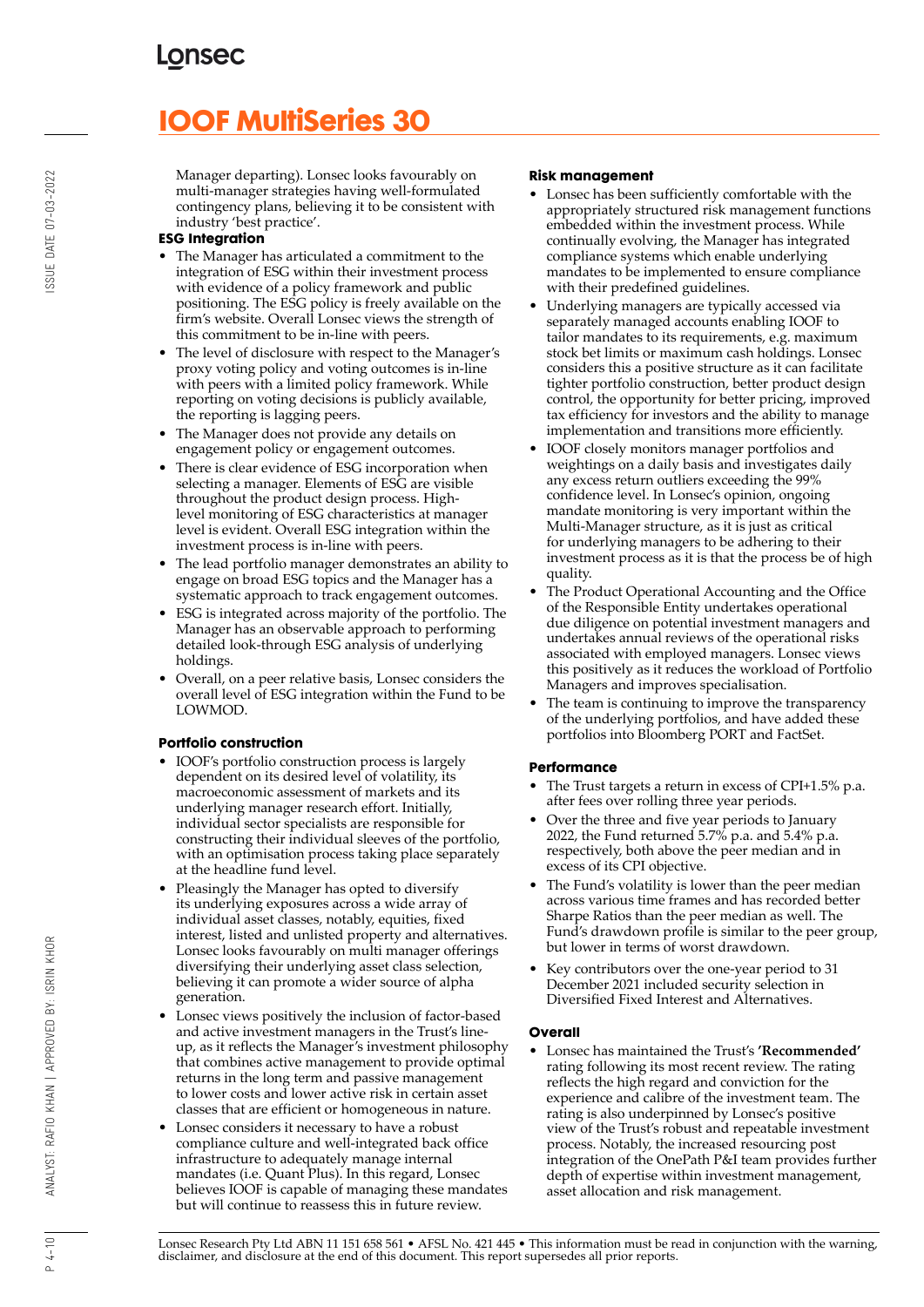# **IOOF MultiSeries 30**

• In addition, Lonsec will be closely monitoring the progress of the MLC Wealth acquisition and its impact on the investment team and Trust performance.

## **People and Resources**

#### **Corporate overview**

Insignia Financial Ltd ('Insignia') is a wealth management company offering products and services across; financial advice and distribution, portfolio and estate administration and investment management. Insignia is listed on the Australian Stock Exchange (ASX code: IFL.) As at 31 December 2021, Insignia had \$325.8bn in Funds Under Management and Administration.

These services are operated through a suite of brands including; IOOF, Shadforth, Lonsdale, Bridges Financial Services, Consultum Financial Advisers, M3 Financial Services, RI Advice, Australian Executor Trustees.

#### **Size and experience**

|                     |                                                                      | <b>EXPERIENCE</b><br>INDUSTRY / |
|---------------------|----------------------------------------------------------------------|---------------------------------|
| <b>NAME</b>         | POSITION                                                             | <b>FIRM</b>                     |
| DANIFI FARMER       | CIO.                                                                 | 26/12                           |
| STANI FY YFO        | HEAD OF FOUITIES AND<br>DEPUTY CIO                                   | 22/11                           |
| MANISH UTREJA       | PORTEOLIO MANAGER<br>SMART CHOICF AND<br><b>HEAD OF ALTERNATIVES</b> | 22/2                            |
| SIMON GROSS         | HEAD OF PROPERTY                                                     | 42/18                           |
| MARK D'ARCY-BFAN    | ASSFT MANAGER                                                        | 36/3                            |
| OSVALDO ACOSTA      | HFAD OF FIXED<br><b>INTEREST ASSETS</b>                              | 21/5                            |
| MARK NORDIO         | SENIOR MANAGER -<br><b>FIXED INTEREST ASSETS</b><br>AND STRATEGY     | 28/2                            |
| PAUL CRISCI         | PORTFOLIO MANAGER<br>(AUSTRALIAN EQUITIES)                           | 22/4                            |
| <b>I IAM WILSON</b> | PORTFOLIO MANAGER<br>(GLOBAL EQUITIES)                               | 18/2                            |
| <b>KERRY DUCF</b>   | <b>HFAD OF ASSFT</b><br>ALLOCATION                                   | 34/2                            |
| SIDNEY CHONG        | ASSET ALLOCATION<br>MANAGFR                                          | 31/2                            |

The investment team is further supported by Head of Investment Execution Rhodri Payne and Head of Portfolio Implementation David Djukanovic who has three additional members in his team.

The investment team conducts qualitative and quantitative research and provides overall data support and recommendations to the six-member Investment Management Committee ('IMC'). The IMC ultimately considers and approves asset allocation decisions and manager appointments.

The IMC meets bi-monthly or more frequently if required, and comprises of Anthony Hodges (Chairman and External Member), Denise Allen and Mary-Anne Nunan (External Members). Daniel Farmer (CIO), Stanley Yeo (Deputy CIO) and Manish Utreja (Head of Alternatives). Osvaldo Acosta has been appointed as Secretary.

Back-office functions are performed by Insignia's Investment Operations Team. Compliance monitoring, custody, unit pricing, registry and financial reporting functions are outsourced to various parties including Insignia and BNP Paribas; while transition management and implementation are performed by a panel of transition managers including Citi, Macquarie, UBS and State Street.

#### **Remuneration**

The investment team is rewarded with a combination of base salary and variable bonus. 70% of the bonus is assessed on fund performance relative to the relevant peer group over one and three year periods, with the other 30% awarded on qualitative factors such as team contribution and client servicing. Members of the investment team may choose to receive their bonus (up to 100% of the base salary) in IFL shares.

#### **Asset consultant**

IOOF has appointed Mercer as its primary external asset consultant since July 2017. The Manager will seek Mercer's consultancy services when performing due diligence on prospective and currently appointed underlying managers, designing neutral benchmarks, stress testing and performing various other risk management functions. Mercer will also provide strategic tilting advice.

## **Asset Allocation**

#### **Strategic asset allocation**

IOOF conducts a formal review of this Trust's SAA on an annual basis. The SAA decision is the single largest contributor to a portfolio's success and is critical for linking the Trust's objectives to investment opportunities. The Manager broadly identifies this process as having two stages. The first involves deciding the broad asset class exposure (core assets). The second stage involves deciding performance enhancing exposures (sub-sectors of core assets and illiquid assets). The process combines both qualitative and quantitative inputs and leverages the resources of Mercer.

IOOF utilises the Mercer Capital Market Simulator, a forecasting and simulation model which allows the integration of multiple global economies, granular analysis on fixed interest assets and rigorous testing of asset models. Mercer's SAA process also involves the Global Portfolio Toolkit, which undertakes risk-based scenario analysis.

Having identified an asset allocation that broadly meets the Trust's objectives, stress testing is applied to review performance under various macroeconomic conditions. This includes different inflationary and GDP environments, as well as extreme equity market simulations. This quantitative input is overlayed with IOOF's qualitative judgement, allowing the Manager to impart their views on the SAA.

The SAA is set from a long term perspective and reviewed on a periodic basis to ensure it remains appropriate. Peer group considerations are taken into account when setting the SAA, however other factors such as potential asset classes are also considered. The following table summarises the current benchmark asset allocations and the bands in which TAA can be implemented.

Lonsec Research Pty Ltd ABN 11 151 658 561 • AFSL No. 421 445 • This information must be read in conjunction with the warning, disclaimer, and disclosure at the end of this document. This report supersedes all prior reports.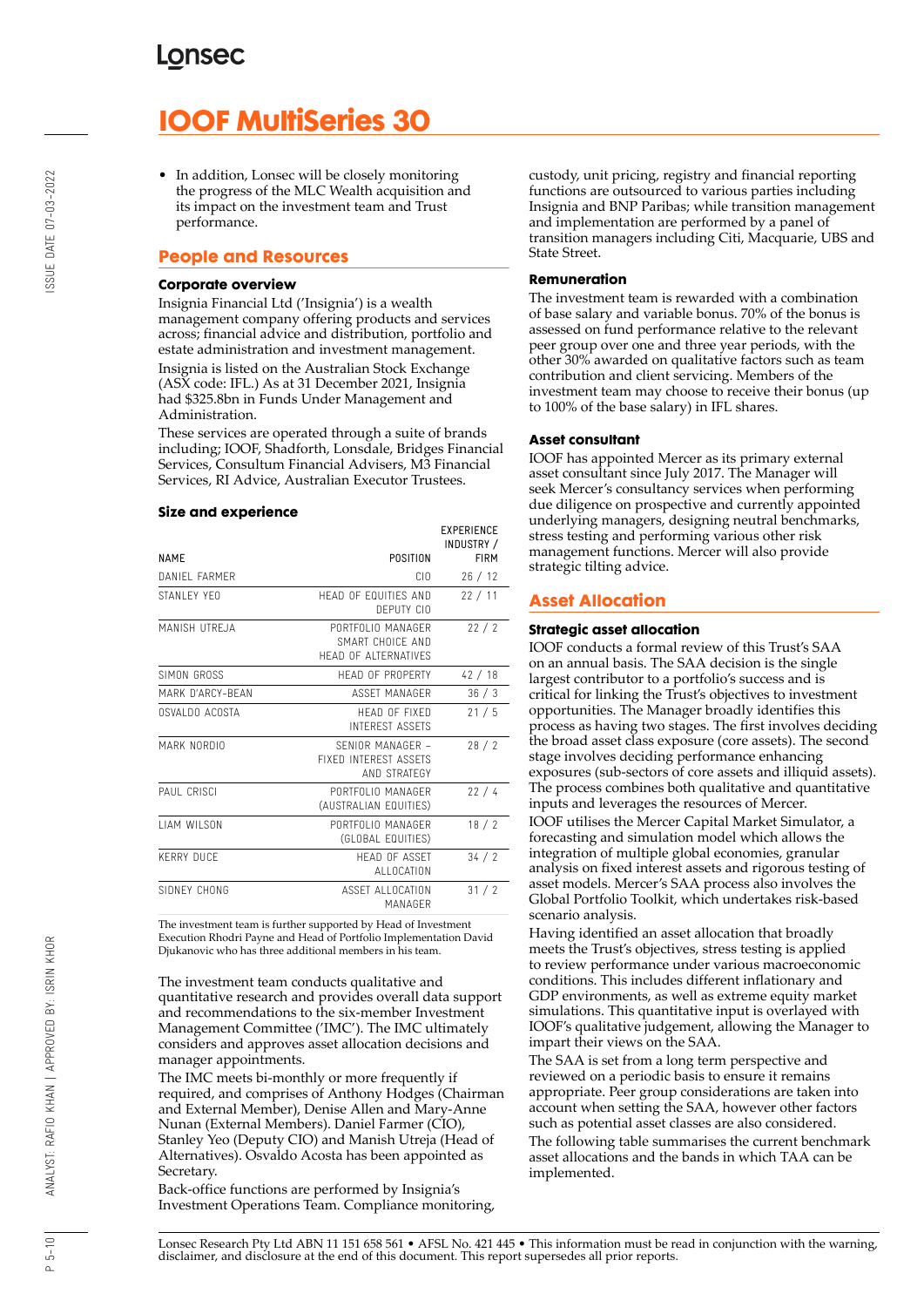# **IOOF MultiSeries 30**

#### **Asset allocation**

| ASSET CLASS                            | SAA<br><b>BENCHMARK</b> | MIN   | MAX | <b>CURRENT</b><br>ALLOCATION |
|----------------------------------------|-------------------------|-------|-----|------------------------------|
| AUSTRALIAN FOUITIES                    | 8%                      | $0\%$ | 20% | 7.8%                         |
| <b>GLOBAL EQUITIES</b>                 | 10%                     | 0%    | 20% | 10.3%                        |
| AUSTRALIAN PROPERTY                    | 0%                      | $0\%$ | 20% | 0.0%                         |
| GLOBAL PROPERTY                        | 7%                      | 0%    | 20% | 1.6%                         |
| DIRECT PROPERTY                        | 4%                      | 0%    | 20% | 2.8%                         |
| DIVERSIFIED FIXED INTEREST             | 48%                     | 35%   | 60% | 44.4%                        |
| ALTERNATIVES                           | 6%                      | 0%    | 20% | 11.5%                        |
| CASH & SHORT-TERM<br><b>SECURITIES</b> | 22%                     | 10%   | 35% | 21.7%                        |
| AS AT 31 DECEMBER 2021                 |                         |       |     |                              |

#### **Tactical/Dynamic asset allocation**

IOOF believes that traditional TAA (comprising a small number of asset class decisions) can be a source of unrewarded risk to investors. As such, IOOF engages in 'Strategic Tilting', or Dynamic Asset Allocation (DAA), whereby occasional deviations from SAA can be made when markets are at extremes. This approach is based on the Manager's view that occasionally, markets exhibiting periods of extreme over and undervaluation present opportunities to buy assets cheaply or reduce risk by selling assets that are overvalued. This is distinct from TAA, as it specifically aims to capture the price adjustment associated with long-term mean reversion. Strategic tilting decisions will have regard for a wide range of information sources, including inputs from Mercer, monitoring of hedge funds, and market material from external research houses, investment banks and brokers.

## **Research Approach**

#### **Overview**

IOOF's integrated quantitative and qualitative investment process aims to establish a narrow universe of funds that have been filtered by various criteria including IOOF's house views on suitable styles of managers for given asset classes and managers rated highly by Mercer. Qualitative research then focuses on the firm's background and history, the key people and resources, investment style and strategy, portfolio construction, and constraints.

#### **Screening of Managers**

IOOF places a strong emphasis on active risk budgeting when in the Portfolio Construction process, and therefore identifies the type of managers / mandates required to fulfil particular roles within the available tracking error budget. As such, managers who would be unlikely to fulfil a certain role within the portfolio will be screened out. This approach allows IOOF to minimize the universe of products to a manageable size rather than considering all available managers in each asset class. For example, IOOF's house view on Australian equities is that well-resourced active managers, with strong alignment of interest between investment staff and investors with relatively low funds under management, are most likely to outperform, and so will dedicate the research effort to these types of managers as opposed to the entire Australian equity universe.

IOOF also has access to Mercer's Global Investment Manager Database ('GIMD') to enhance the scope of their research capability and as an additional filtering tool to identify the most suitable funds. GIMD is an online database that encapsulates information ranging from manager research notes, historical performance statistics, ideas emerging in other markets, and economic research on approximately 5,300 managers and 26,000 funds.

Typically, IOOF will focus its research on managers rated B+ or higher by Mercer. However, the discovery of managers may be sourced through any source including Mercer, directly by IOOF, through existing networks and contacts with other industry participants, such as managers, consultants or superannuation plan operators. The IOOF investment team are encouraged to have a wide opportunity set for investment ideas.

#### **Research focus**

The list of potential managers identified as research priorities by the screening process will then be subject to additional independent research by the IOOF team before they can be included in a portfolio. This 'double' layer of manager research typically ensures that final funds in the portfolios have undergone a rigorous review process.

IOOF undertakes a mix of both qualitative and quantitative research. From a qualitative perspective, IOOF considers factors such as the firm's background and history, financial position, the calibre of key decision makers and the depth of available resources, investment strategy and style, idea generation and portfolio construction processes and implementation constraints. The types of quantitative analysis conducted will include various types of performance, return and style based analytics and various types of portfolio holdings based attribution, and risk factor analytics.

## **Portfolio Construction**

#### **Overview**

IOOF's primary objective with respect to the determination of manager weightings is to achieve a style neutral portfolio free from any undesired systematic style, capitalisation or other factor biases relative to the relevant benchmark. Manager weightings are also determined via an assessment of contribution to total active risk to ensure no one manager has a disproportionate expected contribution. However, a manager's contribution to total active risk is not considered in isolation but with reference to the correlation of its excess returns with other managers and the objective of the product.

To summarise the actual portfolio construction process, in the first instance, active risk and return targets are set for the Trust's risk profile. The tracking error or risk budget is then apportioned between allowable asset classes based on IOOF's house views of the available risks and opportunities. Finally, managers are selected and blended to fill the risk budget, with each manager's contribution to risk being commensurate with their expected contribution to the alpha target. The number and style of managers within each asset class are also pre-determined according to IOOF's house view.

Manager blending is conducted following both qualitative and quantitative assessments. Qualitative analysis includes a comparison analysis of each manager and the diversification benefits they offer. Quantitative analysis includes factors such as; correlation, historical

 $P 6 - 10$ 

BY: ISRIN KHOR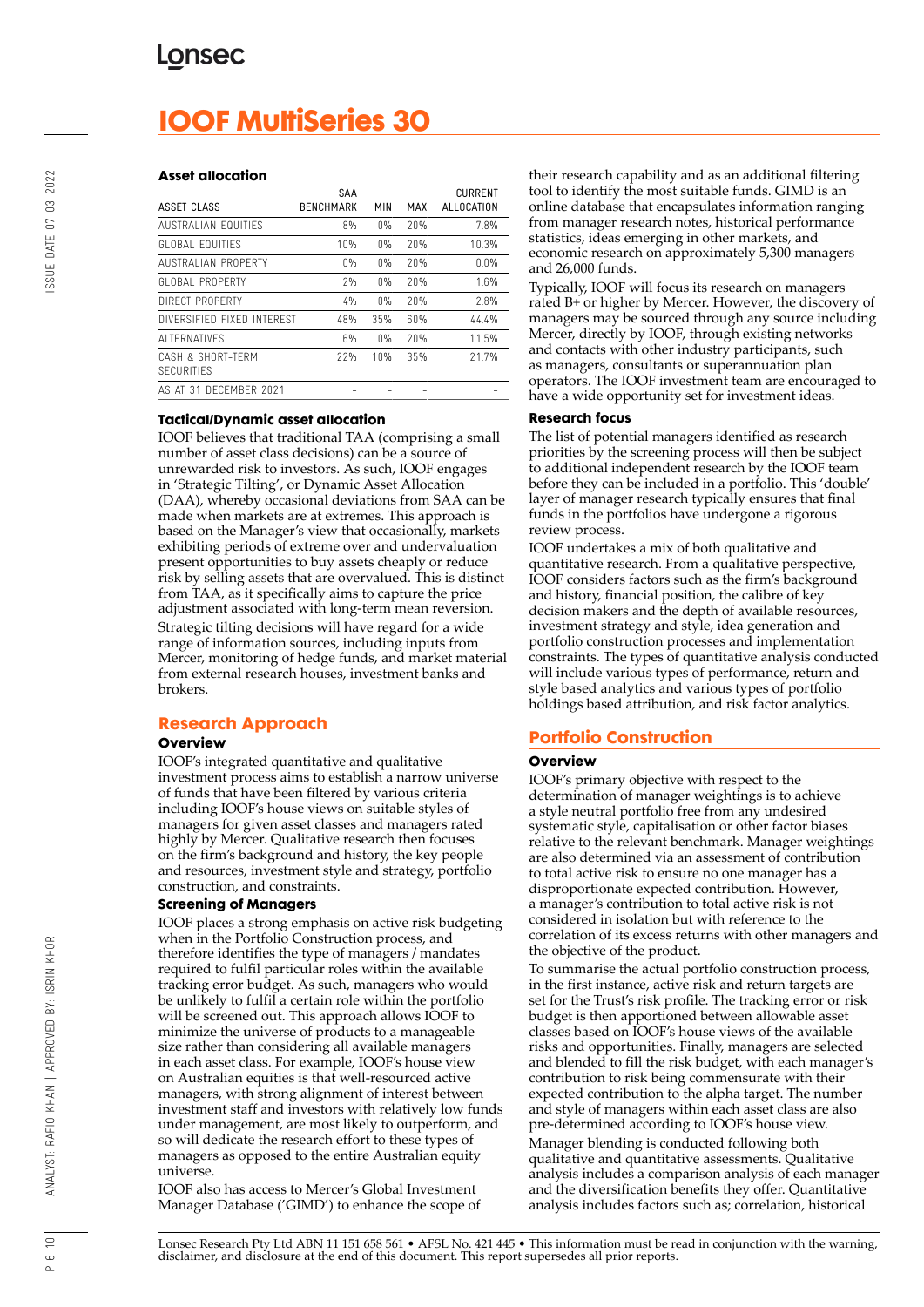# **IOOF MultiSeries 30**

returns, style biases, capitalisation analysis, regression analysis and various risk analytics.

Prior to submitting a manager recommendation to the IMC, the recommendation is peer-reviewed by the Investment Manager Peer Review Group. This group consists of senior investment professionals (Chief Investment Officer and Portfolio Managers) that are ultimately responsible for the review of manager proposals before being formally considered by the IMC. This ensures any manager proposal to the IMC has been peer-reviewed as a means of quality control and to minimise individual bias and subjectivity. It is also a means to consider the manager proposal in a total portfolio context.

## **Underlying manager allocation**

The following summarises the underlying managers within the Trust as at 31 December 2021. Consistent with IOOF's aim of broad style neutrality, there is a selection of managers with varying investment styles within each asset class.

#### Australian equities

- Acadian Asset Management
- IOOF QuantPlus
- Northcape Capital
- Quest Asset Partners
- Northern Trust
- AllianceBernstein
- Global equities
- Challenger Index Plus/Enhanced
- Alphinity
- Brown Advisory Limited
- Vontobel
- Royal London
- Vaughan Nelson
- Neuberger Emerging
- TT emerging
- Berkeley Street emerging
- William Blair emerging
- Australian Property

• Macquarie Investment Management Global Property

- Macquarie Investment Management Direct Property
- IOOF Investment Services Ltd
- **Alternatives**
- **Invesco**
- Macquarie Investment Management
- Metrics Credit Partners
- AllianceBernstein

## Australian fixed interest

- Janus Henderson Global Investors
- Metrics Credit Partners
- Ardea

#### • Western Asset Management Global fixed interest

- Brandywine Global Investment Management
- Invesco
- Stone Harbor EM Debt
- Western Asset Management

## Cash and short-term securities

• IOOF Investment Services Ltd

## **Risk Management**

## **Risk limits**

All underlying managers are subject to constraints as specified in an investment management agreement. Most underlying managers are accessed via separately managed accounts. This enables IOOF to tailor mandates to its requirements, for example, maximum stock bet limits or maximum cash holdings.

The risk tools employed by IOOF include Bloomberg and FactSet. Risk analysis is also completed by Mercer, whenever a change to the portfolio is proposed.

#### **Risk monitoring**

The IOOF investment manager monitoring process consists of a number of prescribed stages. This includes the review of monthly investment reports, review of quarterly manager questionnaires, formal quarterly manager interviews, quarterly manager review notes, ongoing quantitative performance analytics, and ongoing review of external research. Quarterly Manager Questionnaires cover not only risk and performance but also any changes or developments in people or process. Formal manager interviews (and site visits where practical) are also conducted on an ad-hoc basis where required.

Manager weightings are monitored on a daily basis and are re-balanced on an ongoing basis using cashflows. Using cashflows in this way means that active rebalancing of the portfolio is rarely required which minimises turnover and transaction costs / tax implications.

Product Operational Accounting and the Office of the Responsible Entity works with the Investment Team to review and assess the operational capabilities of all manager appointments.

This team also monitors, reviews and assesses the operational risks associated with employed Investment Managers on an annual basis.

Operational due diligence includes a review of the systems, policies, processes and resources managers have in place to monitor and manage operational risk exposures. Reviews typically focus on the below areas:

- Professional indemnity insurance
- Auditing Practices (with reference to GS007 requirements)
- Organisational structures
- Business Continuity Management
- Policy Summaries
- Risk Management Approaches
- Investment Compliance
- Breaches & Incidents

 $P 7 - 10$ 

BY: ISRIN KHOR

ANALYST: RAFIO KHAN | APPROVED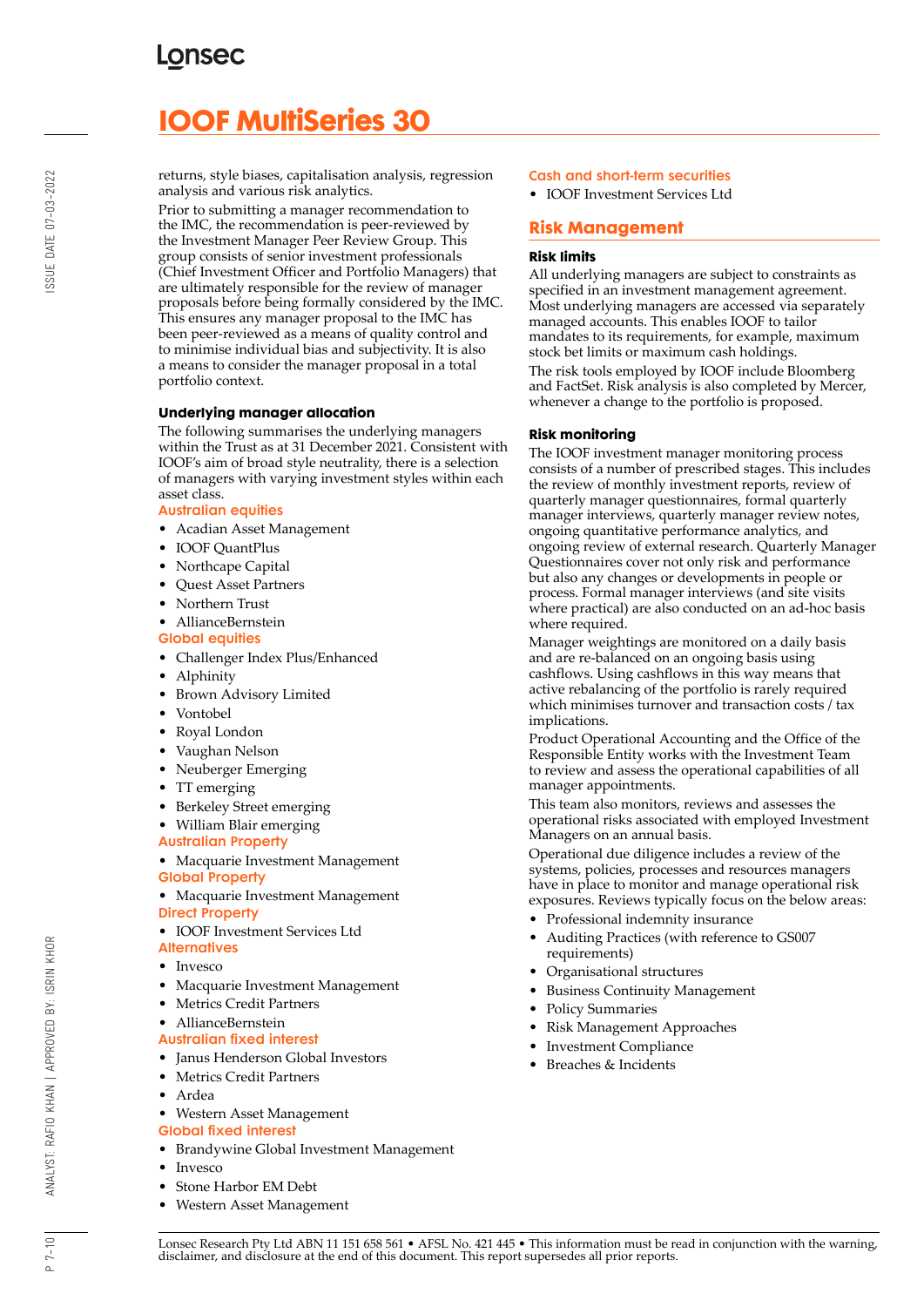## **LONSEC**

# **IOOF MultiSeries 30**

#### **Implementation**

Portfolio allocations are monitored daily and rebalanced as necessary (subject to a tolerance range of +/-3% at the asset class level and +/-5% at the manager level). Cashflows are actively used to rebalance the portfolio on an ongoing basis, so the tolerance bands are rarely breached. Cashflows are allocated using a proprietary cashflow management system which allows for straight through processing to underlying managers. External transition managers are appointed from a panel at 'arms length' to ensure that objectivity is maintained. Custody, unit pricing, registry and financial reporting functions are outsourced to various parties including IOOF and BNP Paribas.

#### **Currency management**

The Manager has discretion in what portion of its underlying portfolio will be hedged back to the Australian Dollar. Consequently, returns will often be partially affected by movements in the Australian Dollar versus other currencies globally.

Currency hedging will typically take place within the underlying mandates, with the exception of the global equities asset class where currency hedging is undertaken via an overlay on the aggregate portfolio.

#### **Risks**

**An investment in the Trust carries a number of standard investment risks associated with investment markets. These include economic, market, political, legal, tax and regulatory risks. Investors should read the PDS before making a decision to invest or not invest. Lonsec considers the major risks to be:**

#### **Market risk**

Investment returns are influenced by the performance of the market as a whole. This means that investments can be affected by things like changes in interest rates, investor sentiment and global events, depending on which markets or asset classes you invest in and the timeframe you are considering.

#### **Security and investment-specific risk**

Within each asset class and each fund, individual securities like mortgages, shares, fixed interest securities or hybrid securities can be affected by risks that are specific to that investment or that security. For example, the value of a company's shares can be influenced by changes in company management, its business environment or profitability. These risks can also impact on the company's ability to repay its debt.

#### **Currency risk**

Investments in global markets or securities which are denominated in foreign currencies give rise to foreign currency exposure. This means that the value of these investments will vary depending on changes in the exchange rate.

#### **Other risks**

Please refer to the Trust's PDS for more details on items identified by the Responsible Entity and Manager including Liquidity Risk, Counterparty Risk, Legal and Regulatory Risk.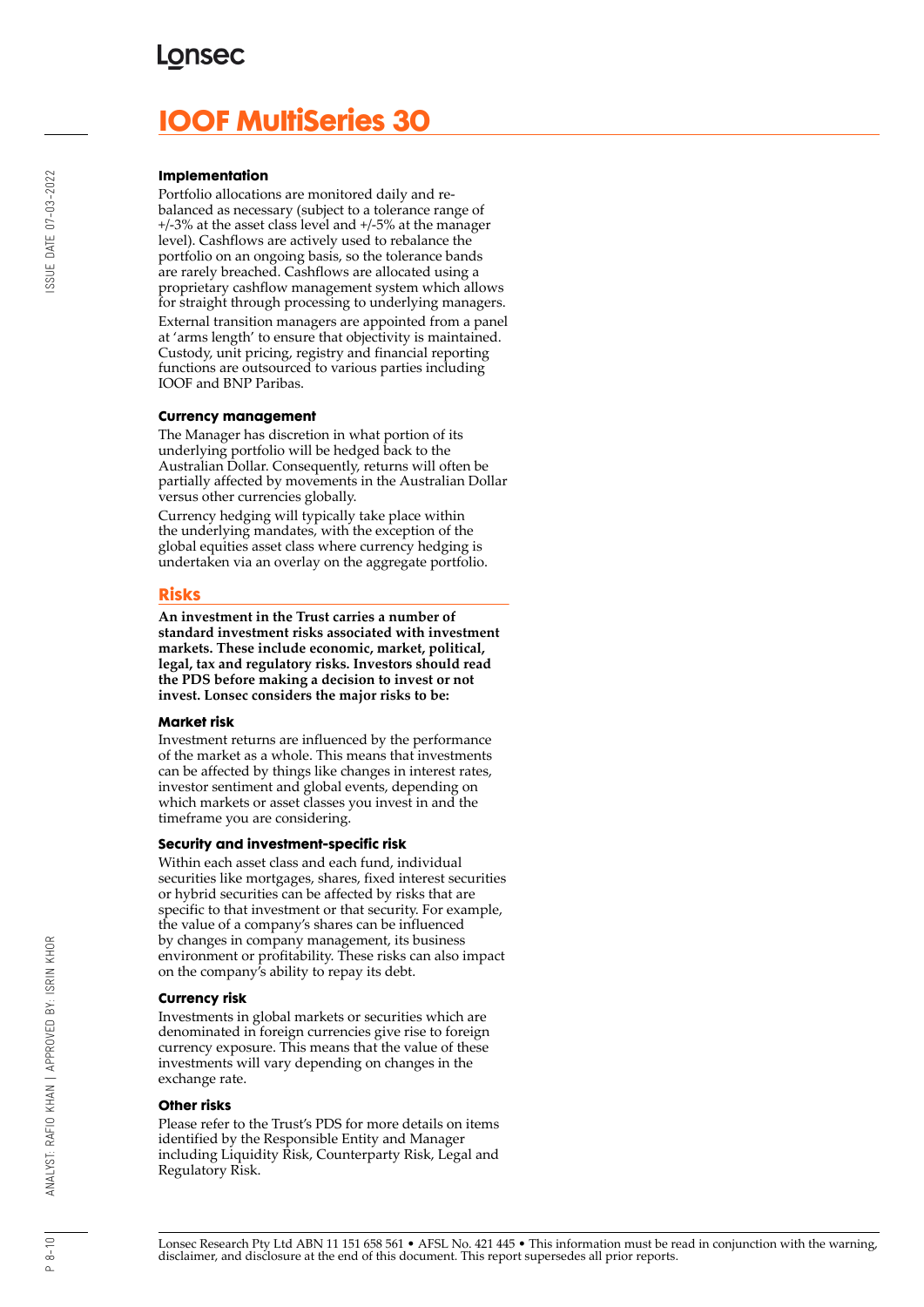# **IOOF MultiSeries 30**

## **Quantitative Performance Analysis - annualised after-fee % returns (at 31-1-2022)**

#### **Performance metrics**

| . YN SITTINISY MITHY        |             |             |             |             |             |             |         |             |
|-----------------------------|-------------|-------------|-------------|-------------|-------------|-------------|---------|-------------|
|                             | 1 YR        |             | 2 YR        |             | 3 YR        |             | 5 YR    |             |
|                             | <b>FUND</b> | PEER MEDIAN | <b>FUND</b> | PEER MEDIAN | <b>FUND</b> | PEER MEDIAN | FUND    | PEER MEDIAN |
| PERFORMANCE (% PA)          | 3.97        | 3.73        | 3.50        | 2.70        | 5.72        | 5.02        | 5.37    | 4.68        |
| STANDARD DEVIATION (% PA)   | 2.84        | 4.12        | 4.40        | 6.06        | 3.87        | 5.28        | 3.20    | 4.43        |
| EXCESS RETURN (% PA)        | $-0.07$     | $-0.32$     | 0.86        | 0.06        | 0.34        | $-0.36$     | 0.13    | $-0.57$     |
| OUTPERFORMANCE RATIO (% PA) | 41.67       | 41.67       | 58.33       | 50.00       | 52.78       | 48.61       | 51.67   | 42.50       |
| WORST DRAWDOWN (%)          | $-1.31$     | $-2.36$     | $-4.73$     | $-7.16$     | $-4.73$     | $-7.33$     | $-4.73$ | $-7.33$     |
| TIME TO RECOVERY (MTHS)     | <b>NR</b>   | <b>NR</b>   | 5           | 8           | 5           | 8           | 5       | 8           |
| SHARPF RATIO                | 1.39        | 0.91        | 0.76        | 0.42        | 1.33        | 0.84        | 1.34    | 0.82        |
| INFORMATION RATIO           | $-0.05$     | $-0.30$     | 0.60        | 0.04        | 0.26        | $-0.34$     | 0.12    | $-0.60$     |
| TRACKING ERROR (% PA)       | 1.34        | 0.93        | 1.43        | 1.21        | 1.29        | 1.18        | 1.10    | 1.02        |

PRODUCT: IOOF MULTISERIES 30

LONSEC PEER GROUP: MULTI-ASSET - 21-40% GROWTH ASSETS - LOW-COST DIVERSIFIED PRODUCT BENCHMARK: LONSEC STRATEGIC MULTI-ASSET (TRADITIONAL) 30% GROWTH INDEX CASH BENCHMARK: BLOOMBERG AUSBOND BANK BILL INDEX AUD

TIME TO RECOVERY: NR - NOT RECOVERED, DASH - NO DRAWDOWN DURING PERIOD

## **Growth of \$10,000 over five years**



LONSEC STRATEGIC MULTI-ASSET (TRADITIONAL) 30% GROWTH INDEX

## **Risk-return chart over three years**



OIOOF MULTISERIES 30

◆ LONSEC STRATEGIC MULTI-ASSET (TRADITIONAL) 30% GROWTH INDEX

**APEER MEDIAN** 

· PEERS

#### **Quartile chart — performance**



▲IOOF MULTISERIES 30

· LONSEC STRATEGIC MULTI-ASSET (TRADITIONAL) 30% GROWTH INDEX

N: NUMBER OF ACTIVE FUNDS

#### **Quartile chart — risk**



▲IOOF MULTISERIES 30

· LONSEC STRATEGIC MULTI-ASSET (TRADITIONAL) 30% GROWTH INDEX

N: NUMBER OF ACTIVE FUNDS

SSUE DATE 07-03-2022